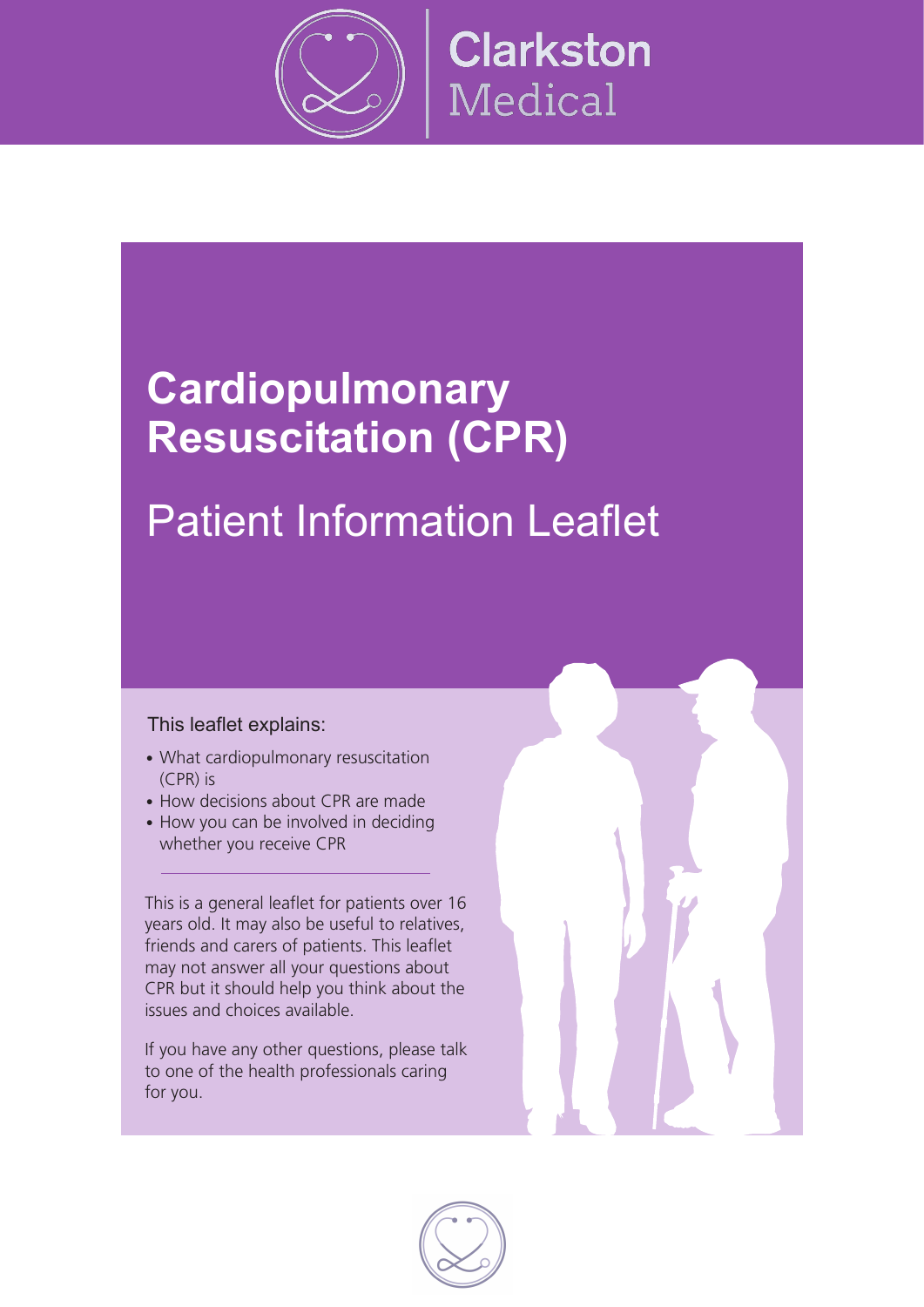

#### **This leaflet explains:**

- What cardiopulmonary resuscitation (CPR) is
- How decisions about CPR are made
- How you can be involved in deciding whether you receive CPR

This is a general leaflet for patients over 16 years. It may also be useful to relatives, friends and carers of patients. This leaflet may not answer all your questions about CPR, but it should help you think about the issues and choices available.

If you have any other questions, please talk to one of the health professionals caring for you.

#### **1. What is CPR?**

Cardiopulmonary arrest means that a person's heart and breathing has stopped. When this happens it is sometimes possible to restart their heart and breathing with an emergency treatment called CPR.

CPR can include:

- repeatedly pushing down very firmly on the chest
- using electric shocks to try to restart the heart
- 'mouth-to-mouth' breathing; and
- $\bullet$  artificially inflating the lungs through a mask over the nose and mouth or a tube inserted into the windpipe.

#### **2. When is CPR used?**

CPR is most often used in emergency situations, for example if you have a serious injury or suffer a heart attack. However, CPR is not always automatically used; this depends on the circumstances and the doctor's estimate of how likely it is to work.

If you are already very seriously ill and nearing the end of life, there may be no benefit in trying to revive you. In this case, CPR may not be attempted.

CPR will not be used if you have said in advance that you do not wish to receive it. The information in this leaflet has been written to help you to decide whether or not you want to make this decision. It is important to remember that your relatives, friends or carers cannot make this decision for you.

#### **3. Does CPR always work?**

The chances of CPR restarting your heart and breathing will depend on:

- why your heart and breathing have stopped
- any illness or medical problems you have (or have had in the past)
- the overall condition of your health.

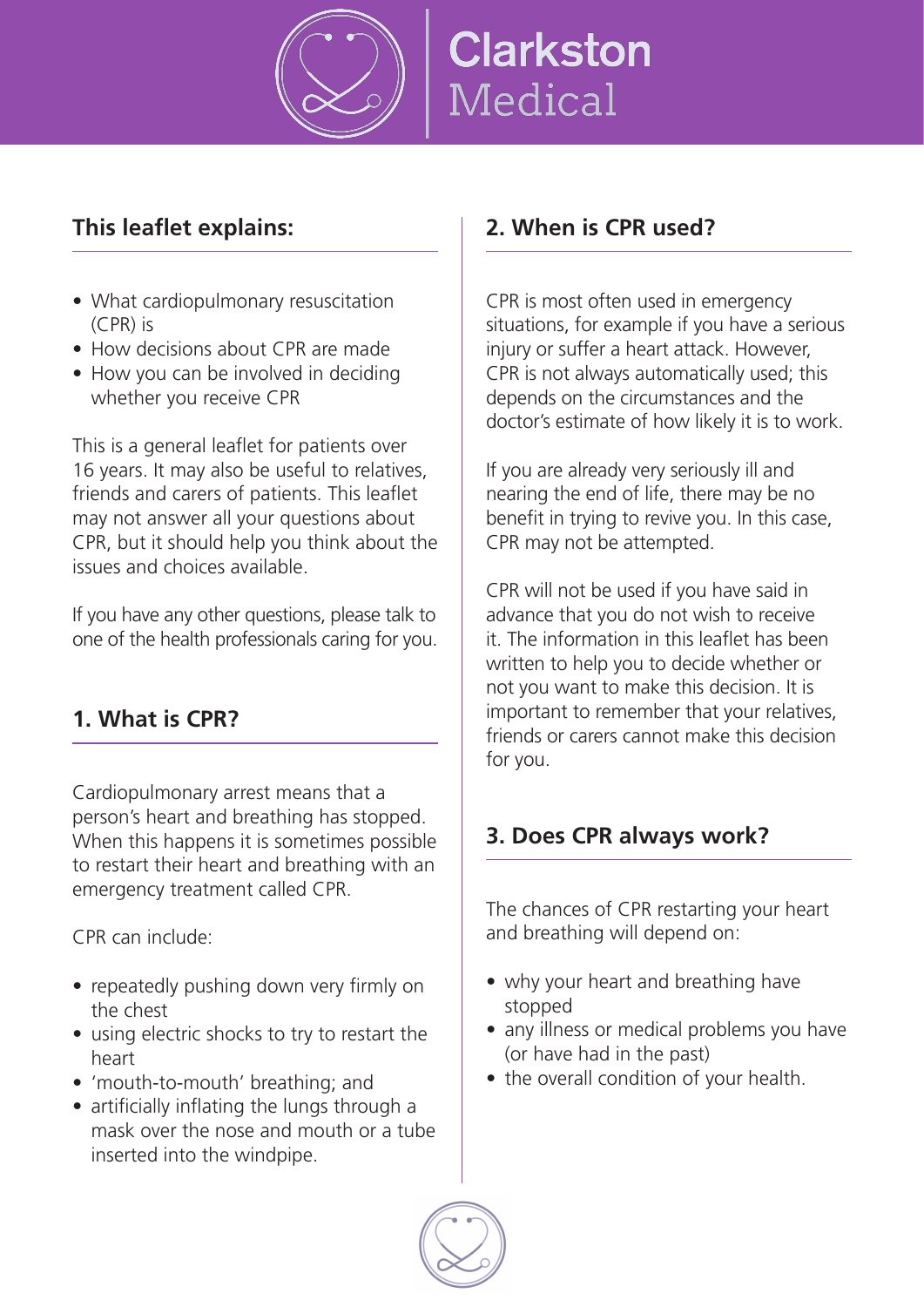

When CPR is attempted in a hospital it is successful in restarting the heart and breathing in about 4 out of 10 patients. However only about 2 out of 10 patients survive long enough to leave hospital.

The figures are much lower for patients with serious underlying conditions and for those not in hospital.

It is important to remember that these figures only give a general picture and not a definite prediction of what you personally can expect. Everybody is different and your healthcare team will explain how CPR might affect you.

## **4. Can CPR ever be harmful?**

The techniques used to start your heart and breathing sometimes cause side effects, for example, bruising, fractured ribs and punctured lungs. Attempts at CPR do not always restart the heart and breathing despite the best efforts of all concerned. Success depends on why your heart and breathing stopped, and on your general health. It also depends on how quickly your heart and breathing can be restarted.

People who are revived are often still very unwell and need more treatment, usually in a coronary care or intensive care unit. Some patients make a full recovery; some recover but have health problems. Some people never get back the level of physical or mental health they previously enjoyed.

Some have brain damage or go into a coma. People with many medical problems are less likely to make a full recovery.

#### **5. Can I decide in advance that I DON'T want to have CPR if my heart or breathing stops?**

If you know that you do not want CPR, you can inform your doctor, who will ensure that your decision is respected. You may also find it useful to make a living will (also known as an Advance Decision) to document your wishes. If you have a living will, you should let your healthcare team know about it so they can keep a copy of it in your healthcare records. You should also let the people close to you know so they are aware of your wishes.

For more information on Advance Decisions visit:

**www.adrtnhs.co.uk**

### **6. Can I decide in advance that I DO want to have CPR if my heart or breathing stops?**

If you think you would like to have CPR, then it is a good idea to discuss this with your doctor and make sure that they know your views. However, CPR will only be given if the doctor believes it is clinically appropriate. This will depend

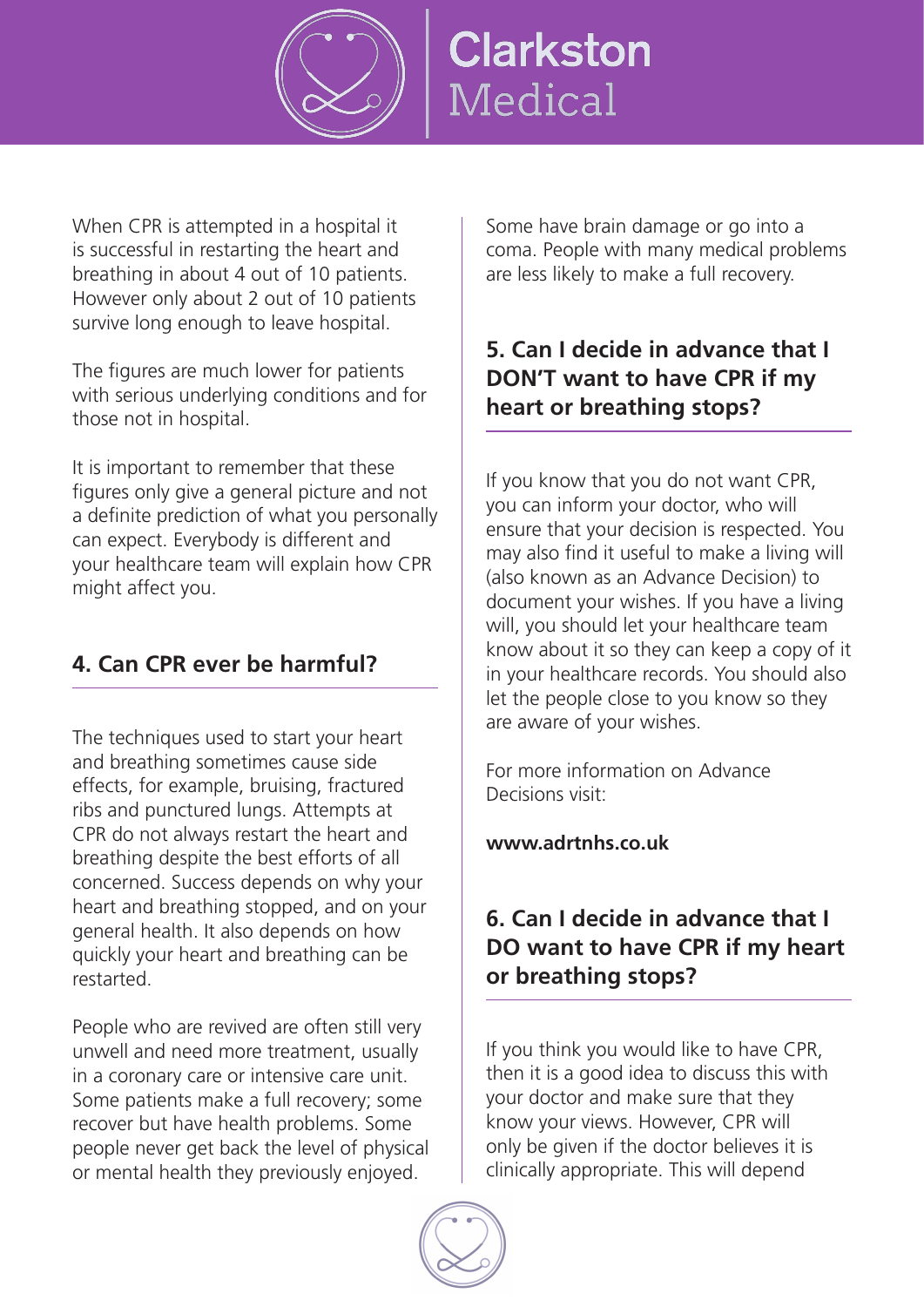

on your current state of health and other underlying medical problems. Your doctor can explain the chances of CPR being effective in your case.

If there is a chance that CPR could restart your heart and breathing but it is likely to leave you severely ill or disabled, your opinion about whether these chances are worth taking are very important. Your doctor will listen to your opinions and, if you choose to involve them, the opinions of your family, carers and friends.

If you disagree with your doctors opinion about whether CPR is appropriate for you, you can ask for a second opinion. You can also seek mediation or counselling or use the formal complaints procedure.

### **7. If I make a decision about CPR can I change my mind later?**

#### **Patients who previously wished to receive CPR**

You can change your mind at any time. If you have changed your mind, you should inform a member of staff who will ensure a doctor is contacted to discuss the decision with you. Your doctor will make sure that your most recent decision is documented in your healthcare record. If you have changed your mind since making an Advance Decision, the staff caring for you will dispose of the old documentation.

#### **Patients who previously wished not to receive CPR**

If you have changed your mind, and now DO wish to receive CPR, you should discuss this with your doctor and document it in writing. Also, see point 5 above: a patient's decision to receive CPR will only be carried out if the health team believes it is appropriate.

### **8. Do I have to make a decision about whether or not I want to receive CPR in the future?**

You don't have to make a decision about CPR at all if you don't want to. Alternatively, you can think about it at a later stage if you feel you are not sure at the moment. Your family, close friends, carers or those who you feel know you best might be able to help you make a decision you are comfortable with.

If you have not made any decision about CPR, the doctor in charge of your care will decide whether or not CPR should be attempted, taking account of things you have said and their own judgement.